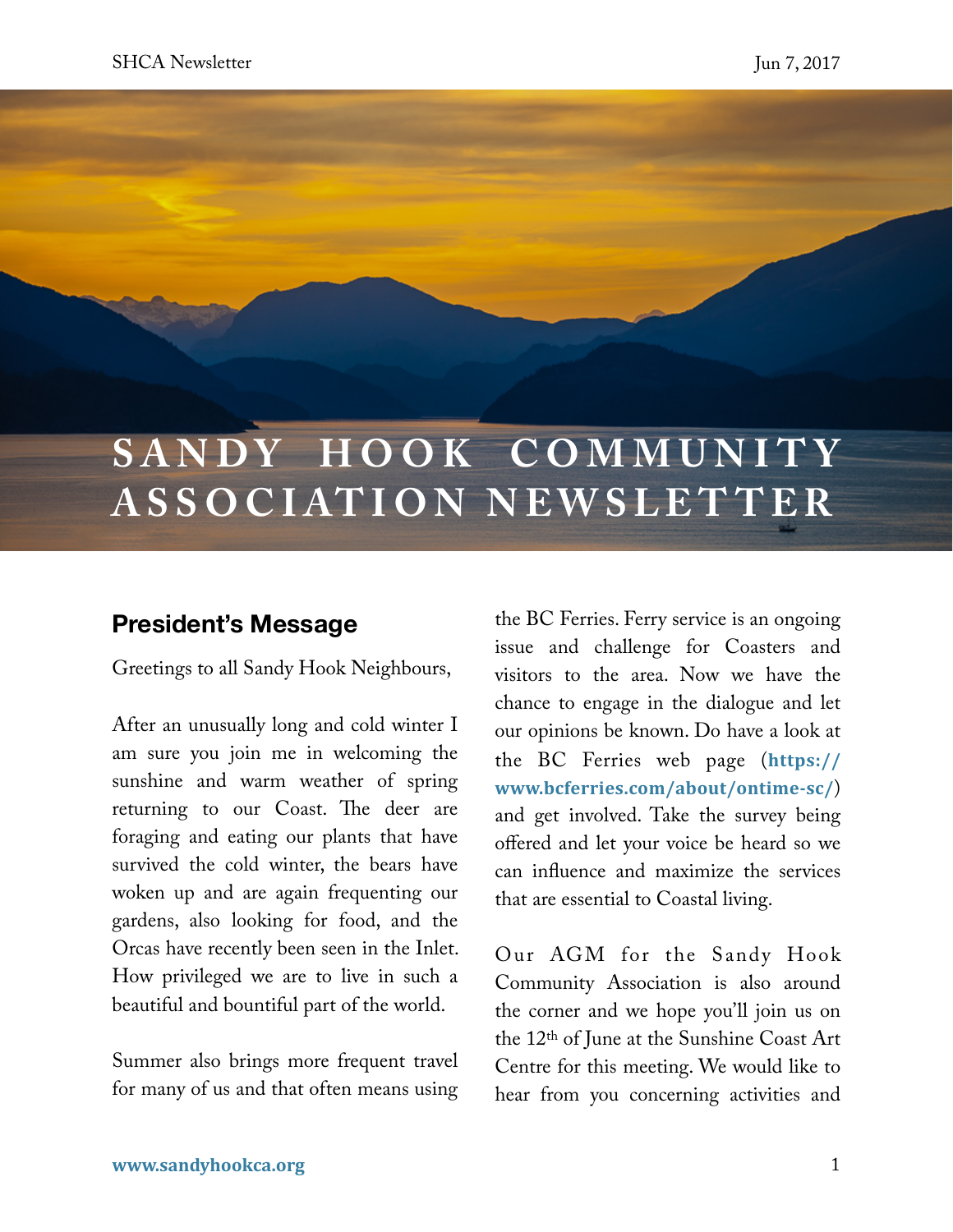issues facing our community – including the possibility of creating our own community centre. Come prepared to discuss and offer your opinions on community issues. The Community Association is your representative body so we need your input in order to understand what kind of community you want to develop, and to be able to speak on your behalf.

We are lucky this year to have a very special guest speaker for our AGM – someone who many of you may already know - **Candace Campo**, Shíshálh Community member and Owner/ Operator of Talaysay Tours and Aboriginal Eco Tours.

Candace, whose ancestral name is xets'emits'a , is a proud member of the Shíshálh community. She started Talaysay Tours with her spouse Larry in 2002 and Aboriginal Eco Tours in 2014. Candace, an anthropologist and educator, offers unique and authentic cultural experiences to locals and visitors alike. She teaches outdoor education, history and culture as a head cultural interpretive guide, storyteller, artist, and educator-facilitator. She will join us to speak about "Shíshálh History and Culture in association with the Sechelt Inlet".

Be safe, and have a wonderful summer. I look forward to meeting everyone at our annual Yard Sale and Summer Picnic - or simply at the beach enjoying a swim and neighbourly chat.



Susan

### **Shellfish & Clamming**

After a much delayed spring, summer weather appears to have fnally arrived! With warmer weather brings tourists and visitors to our beaches. We are very lucky to live on a beautiful protected part of the ocean and have the inlet on our doorstep with its lovely array of sea life. One just has to pop down to any of our beaches and you'll fnd an assortment of mussels, clams, oysters etc… head a little further into the water and you'll see sea urchins, crabs and sea cucumbers. Many folks like to harvest these for consumption, however it's worth noting that the Sechelt Inlet, Area 16 on the Fisheries and Oceans Canada website, is closed to bivalve mullusks e.g. clams, oysters, mussels, and scallops. It is a permanent closure due to marine biotoxin contamination. Fisheries has this area closed permanently due to the proximity of: industrial and municipal sewage treatment plans outfall discharges;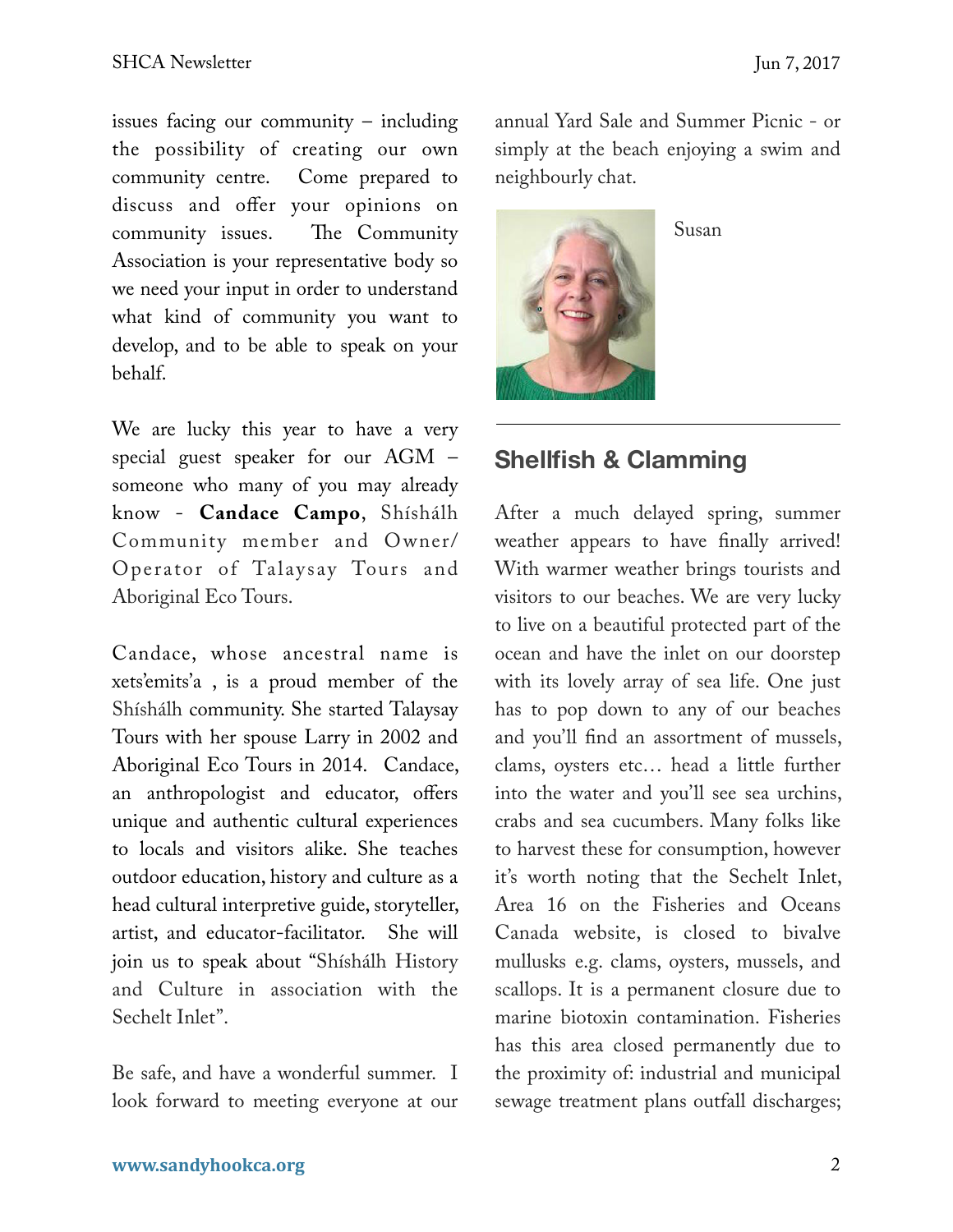marinas, ferry wharfs and foating living accommodation facilities; and fnfsh net pens. More information on Fisheries and Oceans Pacifc Sanitary Closures for Area 16 can be found here: [http://](http://www.pac.dfo-mpo.gc.ca/fm-gp/contamination/sani/a-s-16-eng.html) **[www.pac.d fo-mpo.gc.ca/ fm-gp/](http://www.pac.dfo-mpo.gc.ca/fm-gp/contamination/sani/a-s-16-eng.html) [contamination/sani/a-s-16-eng.html](http://www.pac.dfo-mpo.gc.ca/fm-gp/contamination/sani/a-s-16-eng.html)**

However, our Area 16 (Sechelt Inlet) is open to crab fshing and you can fnd out more information on daily limits, species, allowable size to keep and how to obtain a fshing licence at the following website: **[http://www.pac.dfo-mpo.gc.ca/fm-gp/](http://www.pac.dfo-mpo.gc.ca/fm-gp/rec/tidal-maree/a-s16-eng.html) [rec/tidal-maree/a-s16-eng.html](http://www.pac.dfo-mpo.gc.ca/fm-gp/rec/tidal-maree/a-s16-eng.html)**

I have also heard of individuals catching sea cucumbers and sea urchins, Area 16 is open for harvesting of these invertebrates provided you have a fshing licence and keep to the daily limits. More information can be found at **[http://www.pac.dfo](http://www.pac.dfo-mpo.gc.ca/fm-gp/rec/tidal-maree/a-s16-eng.html)[mpo.gc.ca/fm-gp/rec/tidal-maree/a](http://www.pac.dfo-mpo.gc.ca/fm-gp/rec/tidal-maree/a-s16-eng.html)[s16-eng.html](http://www.pac.dfo-mpo.gc.ca/fm-gp/rec/tidal-maree/a-s16-eng.html)**

Should you see individuals taking bivalves from our waters or any other untoward behaviours, you can always report this to the Observe, Record, and Report Line at **1-800-465-4336** or **604-607-4186**.

## **Sandy Hook Community Association AGM**

**12 June, 2017 - 6:30pm** 

**Sunshine Coast Art Centre** 5714 Medusa Street, Sechelt

Guest Speaker

## **Candace Campo**

Anthropologist, educator, cultural interpretive guide, storyteller and artist from the Shishálh Community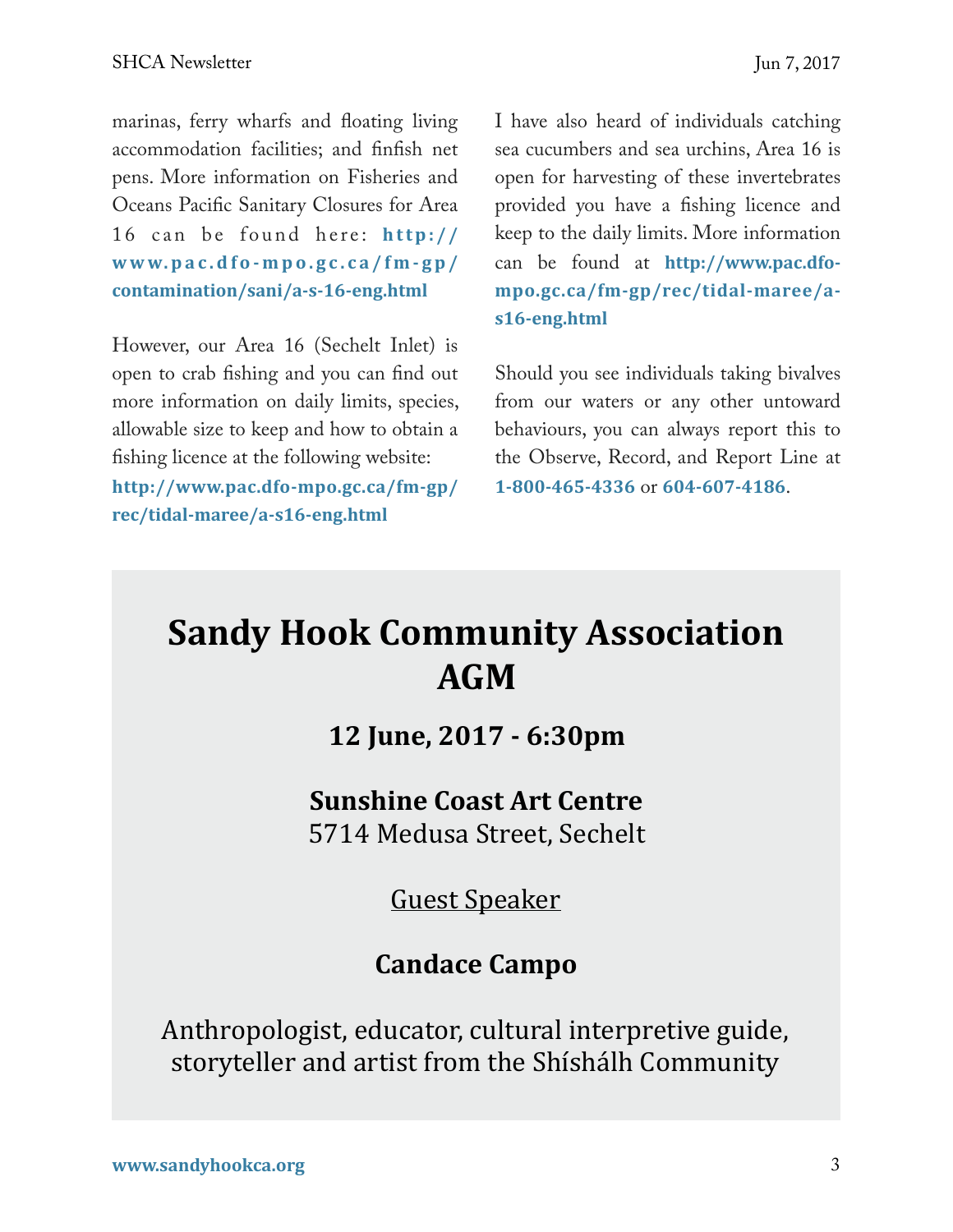### **Sandy Hook Community Yard Sale**

## **Saturday, July 8<sup>th</sup>, 2017**  $9am - 2pm$

Take part in this community-wide yard sale on Saturday, July 8<sup>th</sup>!

Please RSVP to [info@sandyhookca.com](mailto:info@sandyhookca.com) by Friday, June  $30<sup>th</sup>$ , to let us know if your household will be participating in the yard sale. Be sure to send us your house address in the RSVP as we will create an online and print map to let people know which houses are participating.

Participating households should have their yard sales set up and ready to go before 9am. 

To promote this event, we will place an ad in the local papers and via online networks to advertise this event. Balloons and wayfinding signs will be provided to help drivers find each yard sale.

Kid activities like lemonade stands are encouraged!

We hope many households can take part and look forward to this event.

#### **Wildlife Prevention Tips**

It's that time of the year again when bears and other wildlife are out and about. Here are some tips to help prevent humanwildlife confict:

#### **Garbage:**

Make sure garbage is placed at the curb only on collection day, Tuesday by 8am, and never overnight. If you will be away, ask a neighbour or nearby friend if they can take out your garbage for you or take to the Sechelt Landfll.

Before collection day, keep garbage indoors or in a secure location like a garage.

#### **Compost:**

Properly care for backyard composters by turning it and layering it appropriately to reduce odours. Use fnished compost, leaves, grass or wood chips to cover up fruit or other food waste in your composter. The SCRD has a Backyard Composting Guide for tips and troubleshooting.

If you take food scraps for drop-off at Salish Soils, be sure not to leave the bucket in your car! Bears have broken into cars to get at compost buckets and food in the past!